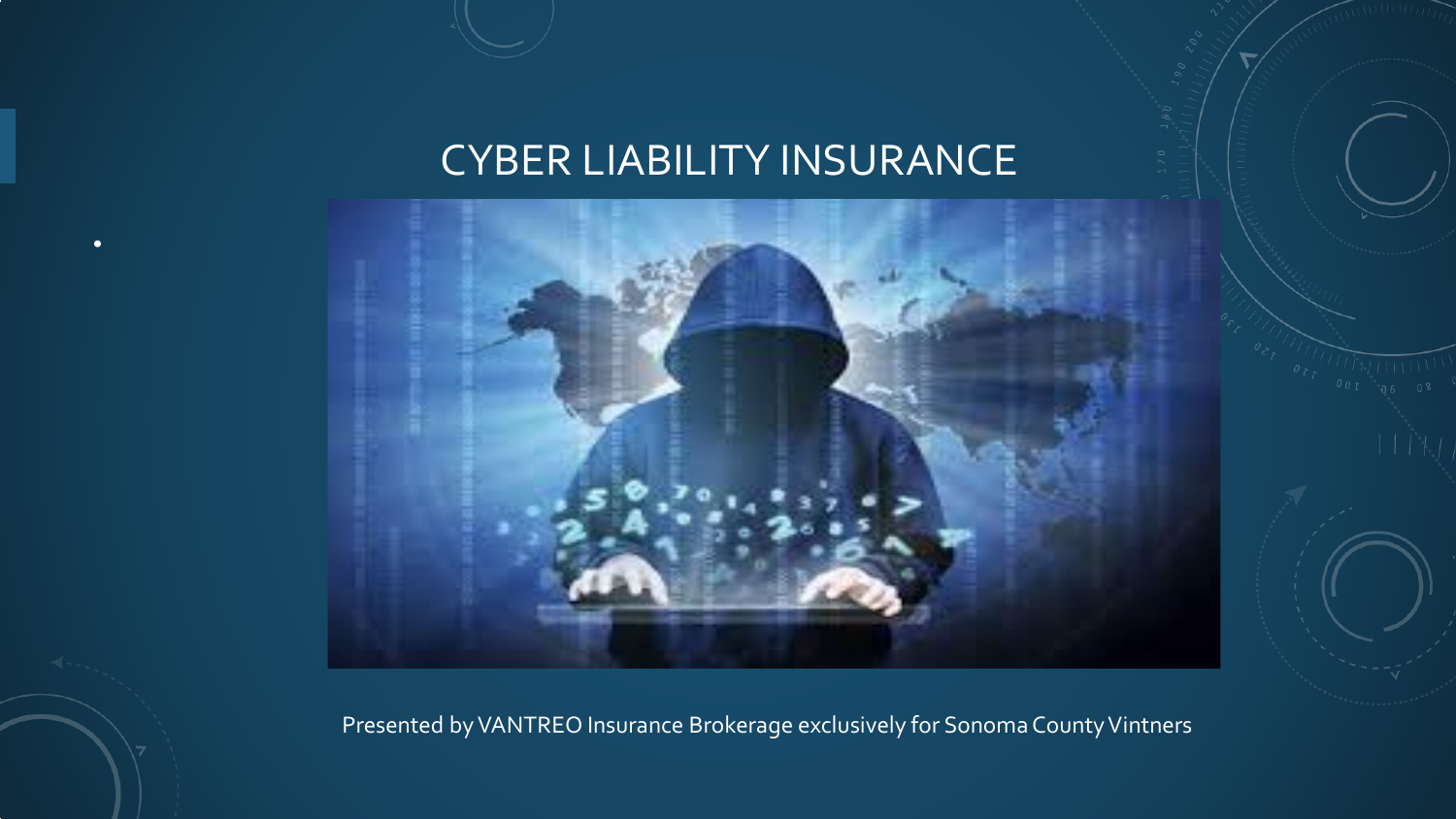TOP CYBER RISKS

- Human Error lost and stolen laptops and smartphones
- Extortion attack against a company accompanied by a demand for money
- Hackers someone outside the organization who gains access
- Spear Phishing social engineering targeting employees
- Hacktivism social and politically motivated attacks against websites
- Rogue Employee someone deliberately sending private, confidential or proprietary information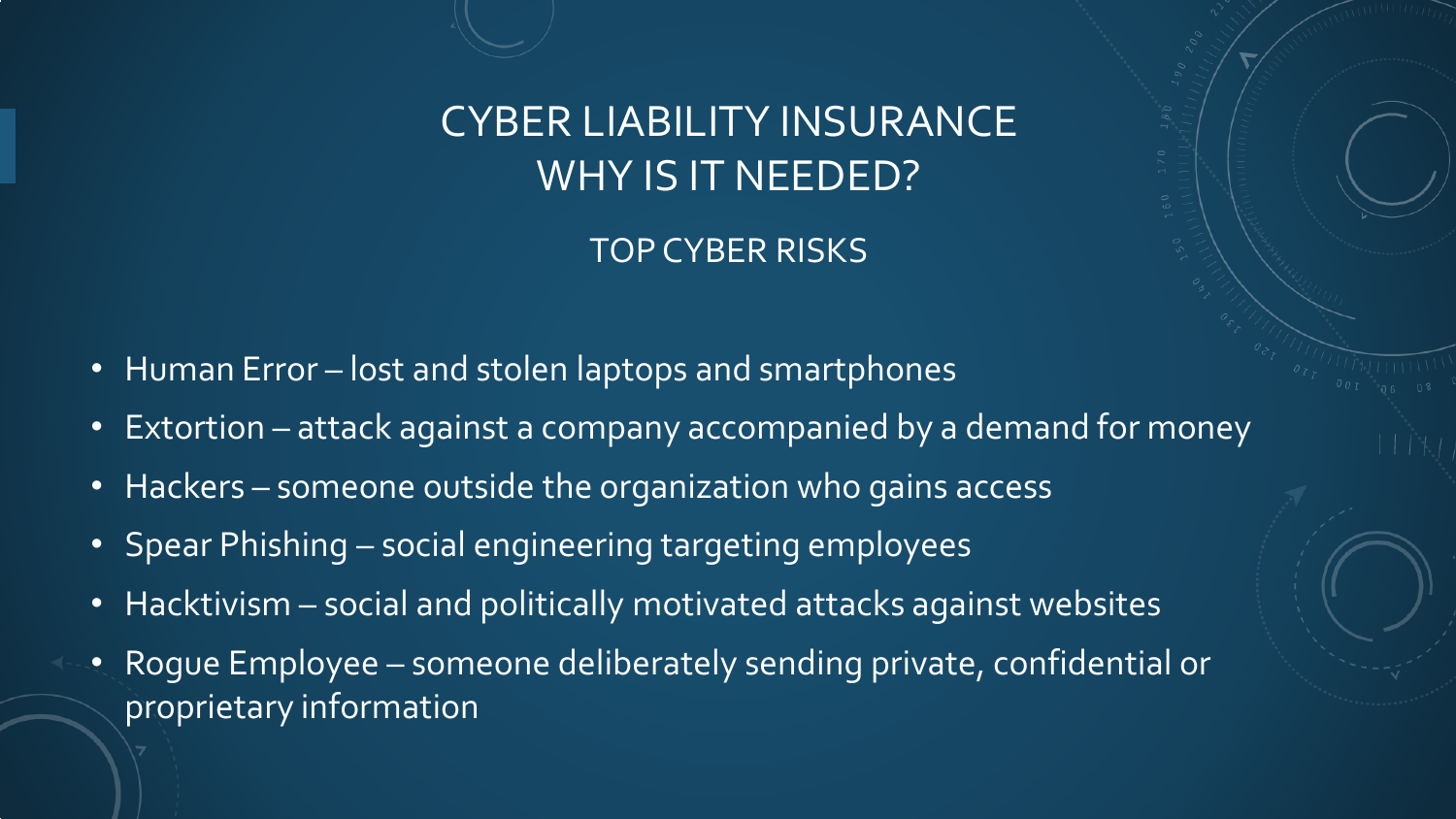#### COSTS TO RESOLVE A DATA BREACH OF 30,000 RECORDS

- Notifiication Costs: (\$16.67 per record)
- Post Breach Costs: (\$53.33 per record)
- Lost Business Costs: (\$110.00 per record)
- Detection Costs : (\$13.33 per record)
- Defense and Settlement Costs: (\$26.67 per record)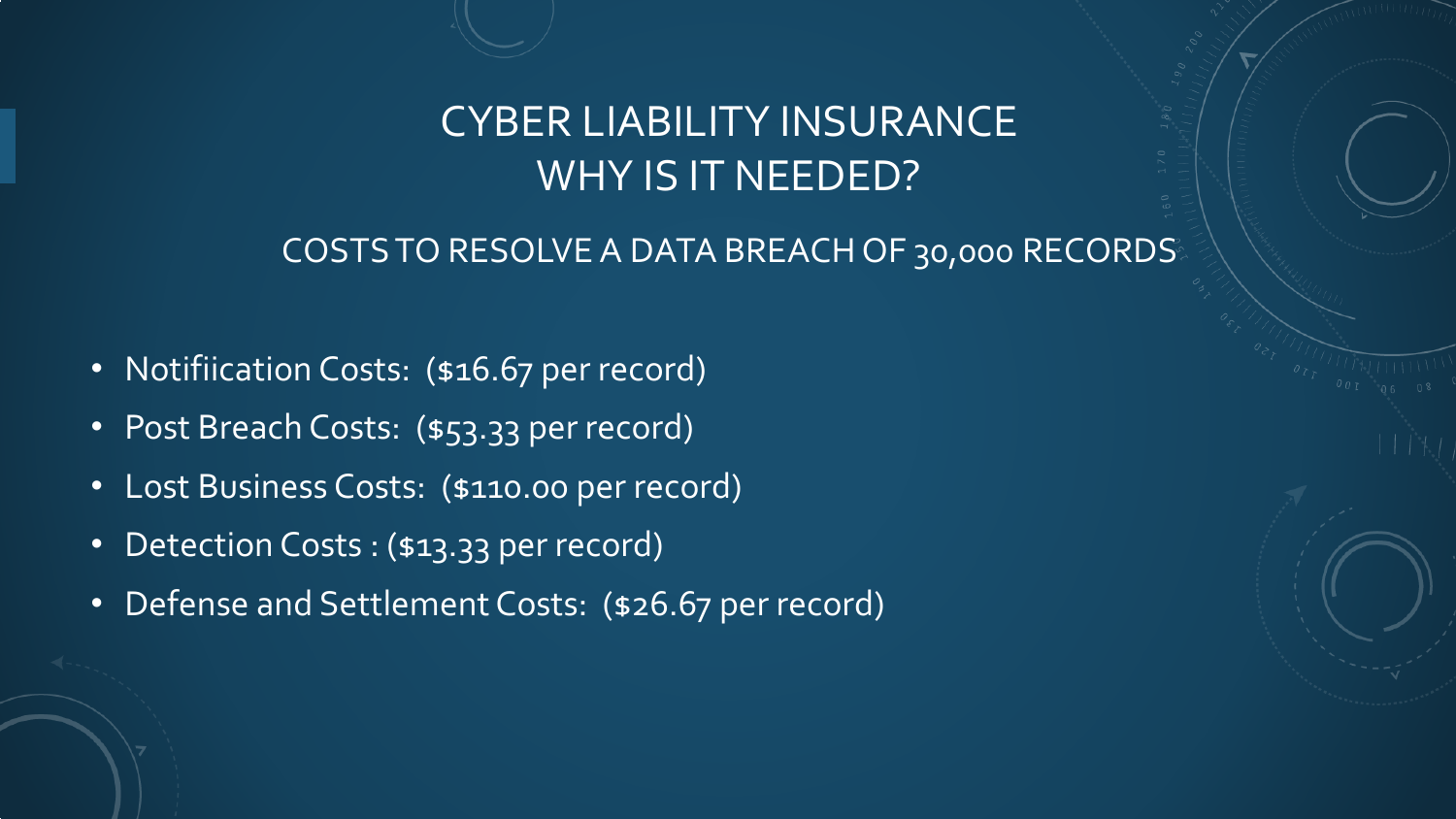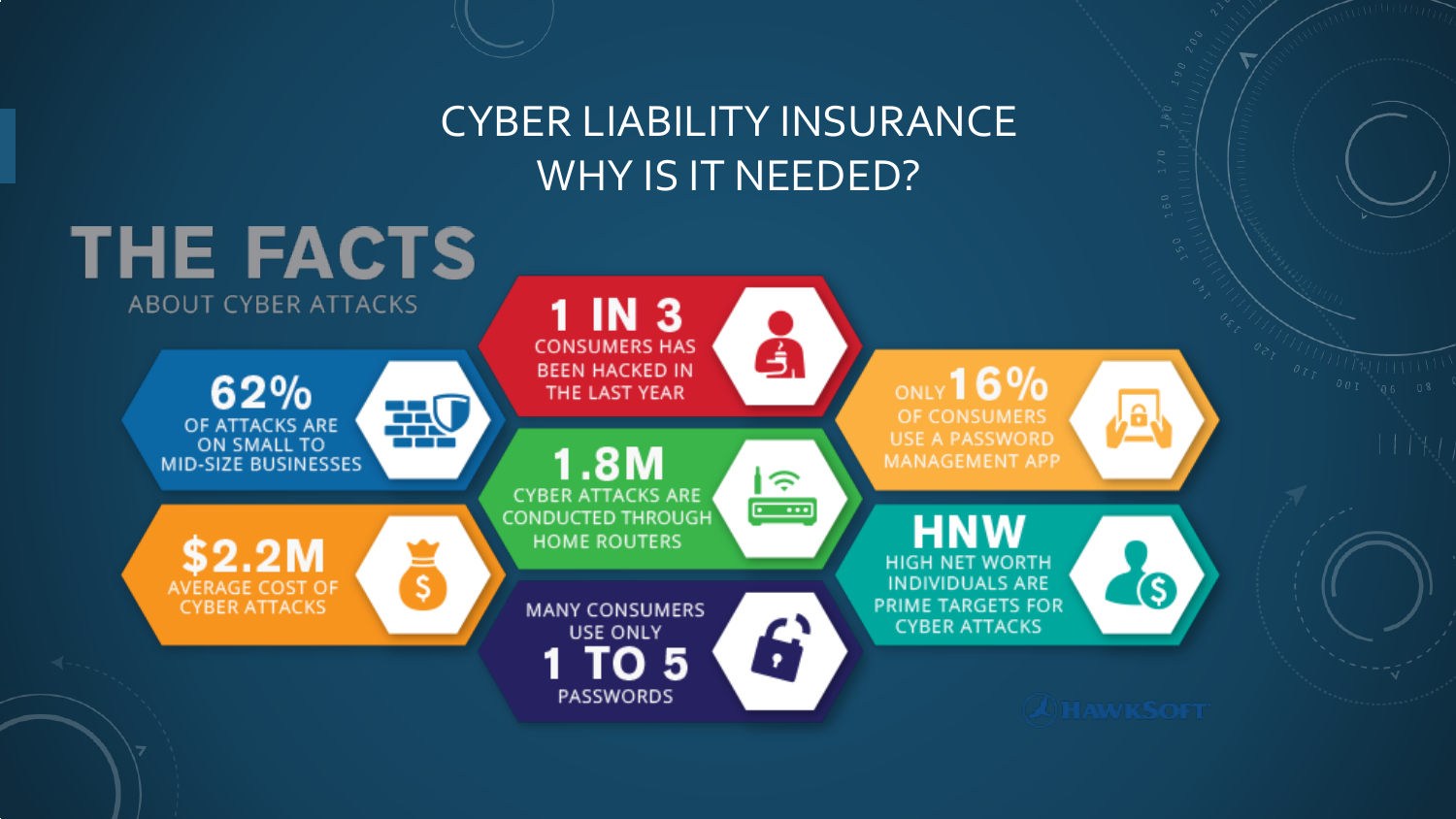Here at VANTREO

March 2021 – Winery wine club information hacked; identity stolen; cost to remediate \$55,000.

October 2020 – Food manufacturer sustained a whole system shutdown for a ransom of \$16,000. IT costs to clean and reset system is at 5 figures so far.